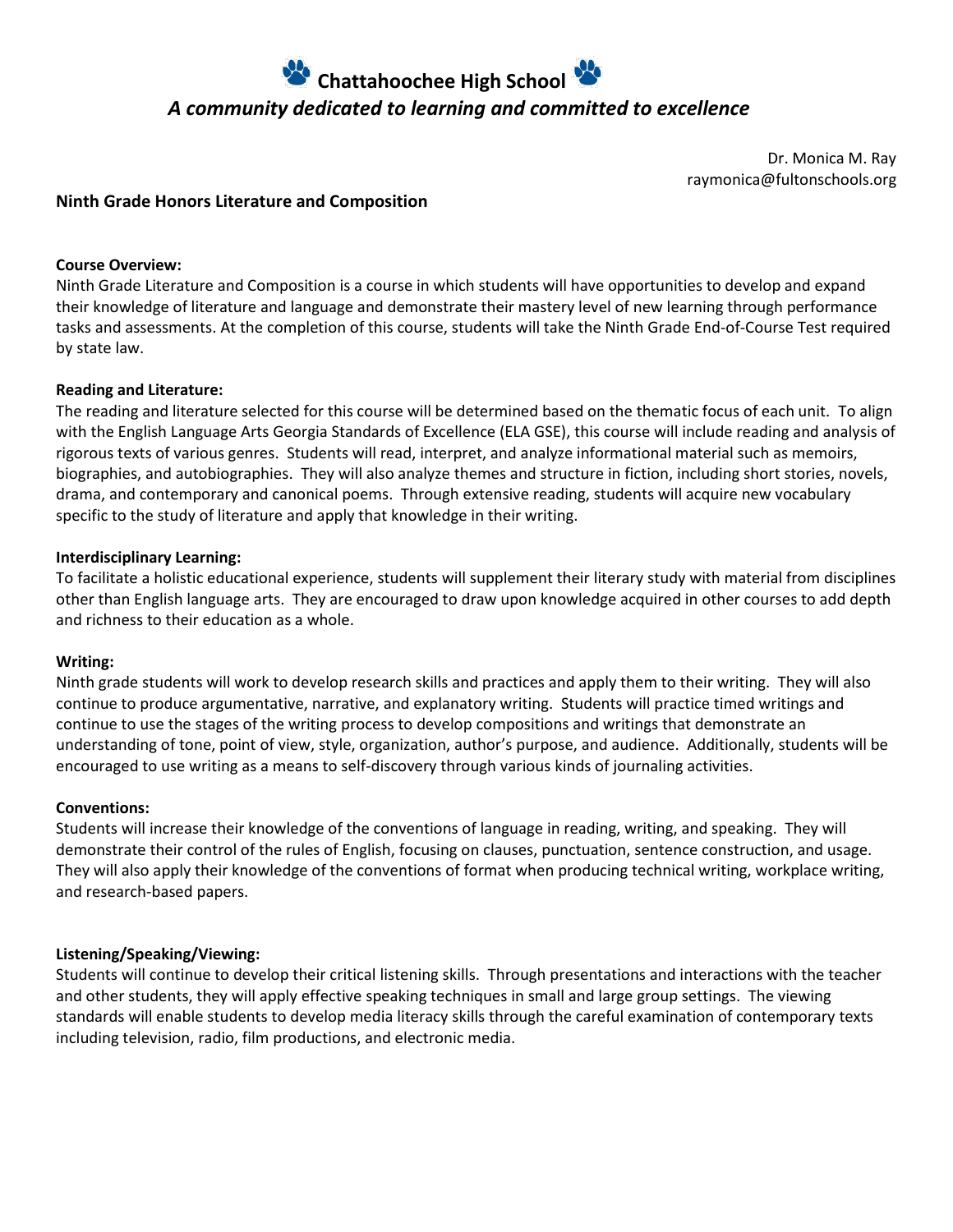## **Georgia Standards of Excellence:**

Because of the flexibility of English Language Arts course offerings at the high school level, the ELAGSE for grades 9 through 12 is organized into grade bands comprised of 9-10 and 11-12. The 9-12 Standards define what students should understand and be able to do by the end of each grade band. As students progress toward the successful culmination of their high school careers, they will consolidate and internalize all of the skills instilled through the full progression of the CCGPS. High school students will employ strong, thorough, and explicit textual evidence in their literary analyses and technical research. They will understand the development of multiple ideas through details and structure and track the development of complex characters and advanced elements of plot such as frame narratives and parallel storylines. Student writing will reflect the ability to argue effectively, employing the structure, evidence, and rhetoric necessary in the composition of effective, persuasive texts. Students will be able to construct college-ready research papers of significant length in accordance with the guidelines of standard format styles such as APA and MLA. Students in high school will have built strong and varied vocabularies across multiple content areas, including technical subjects. They will skillfully employ rhetoric and figurative language, purposefully construct tone and mood, and identify lapses in reason or ambiguities in texts. Students will recognize nuances of meaning imparted by mode of presentation, whether it is live drama, spoken word, digital media, film, dance, or fine art. Confident familiarity with important foundational documents from American history and from the development of literature over time will accrue before the end of grade 12. Students will graduate with the fully developed ability to communicate in multiple modes of discourse demonstrating a strong command of the rules of Standard English.

**\*\*\*Course standards for on-level and honors classes are the same. However, the scope and volume of material, pacing, and products produced in honors level classes are more rigorous than in on-level classes.**

## **Expectations:**

Ninth grade honors Literature and Composition is a prerequisite course for Tenth Grade Honors Literature and Composition, and ultimately, Advanced Placement Language in eleventh grade. This course of study is rigorous and should be attempted only by serious readers and writers. If students fall below an 83 average, the student is at risk of being removed from the program at the end of the semester. Further, students who do not maintain a satisfactory average will not be recommended for future honors and/or Advanced Placement classes. Additionally, an honor student's need to request recovery is a clear indication that the student is misplaced and a course change should be sought. It is important for students to be placed appropriately for the overall good of the student and the class.

# **The Honors Student must:**

- Be self-motivated and willing to do more than what is asked or required.
- Be tolerant of other people's opinions.
- Accept instruction and constructive criticism in order to improve skills.
- Take full responsibility for all assignments.
- Make attendance a priority and make up missed work without prompting.
- Listen carefully in class and take notes.
- Follow directions without excessive need for clarification.
- **•** Prioritize one's learning as an ongoing process by refraining from procrastination.
- **•** Demonstrate superior knowledge of the course content through analysis and synthesis

| <b>Class Guidelines:</b>                        | <b>Assignment Guidelines:</b>                           |  |  |  |
|-------------------------------------------------|---------------------------------------------------------|--|--|--|
| Arrive to class on time<br>$\blacksquare$       | Final drafts should be typed or in<br>$\mathbf{m}$      |  |  |  |
| Stay seated during lessons and discussions<br>٠ | blue/black ink                                          |  |  |  |
| Use restroom passes appropriately<br>٠          | Include MLA header on each assignment.                  |  |  |  |
| Cell phones in lockers<br>٠                     | Write in complete sentences.<br>٠                       |  |  |  |
| Keep cell phones, PSPs and iPods off in<br>٠    | Use MLA format when writing final drafts.<br>٠          |  |  |  |
| <b>lockers</b>                                  | Type and double-space final drafts of<br>$\blacksquare$ |  |  |  |
| Stay awake and alert<br>٠                       | essays                                                  |  |  |  |
| Refrain from negative comments<br>٠             | ■ Turn in assignments at the beginning of               |  |  |  |
| Do your best work<br>٠                          | the period                                              |  |  |  |
| Be prepared for class<br>٠                      | Assignments must be turned in on due                    |  |  |  |
|                                                 | date                                                    |  |  |  |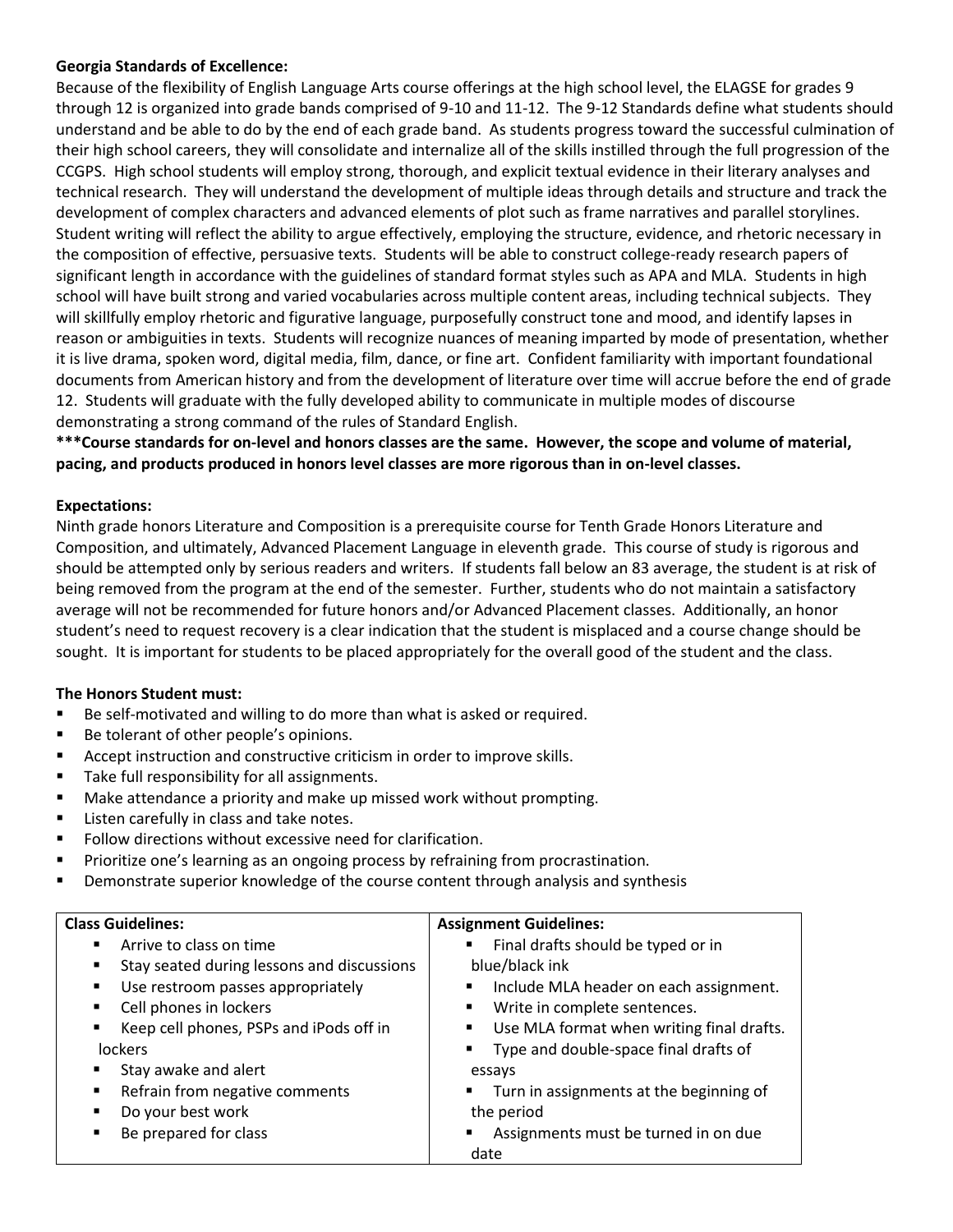## **Grading:**

In accordance with Fulton County Schools, grades will be assigned as:

| $A = 100-90$                                              | $B = 89 - 80$ | $C = 79 - 70$ | $F = 69-0$ |  |  |  |
|-----------------------------------------------------------|---------------|---------------|------------|--|--|--|
| Your Grade will be composed of the following assignments: |               |               |            |  |  |  |
| Major Assessments (tests, projects, writing)              |               |               |            |  |  |  |

| Minor Assessments (quizzes) |  |  | 20% |
|-----------------------------|--|--|-----|
| Practice (HW and CW)        |  |  | 10% |
| Final Exams                 |  |  | 15% |
|                             |  |  |     |

**Extra Credit:** Extra credit assignments or opportunities are not available in any Chattahoochee English class.

# **Dropped Grades:**

The Chattahoochee English Department recognizes that unforeseen circumstances sometime prevent students from doing their best work. With that in mind, **it is department policy to drop each student's lowest quiz grade each semester.**

## **Notebook Requirements:**

I require students to keep a spiral notebook in their binder for journal writing and mini-essays. Students should also bring their vocabulary spirals to class every day.

# **Texts Read in Class:**

All of the texts we will read in class have been chosen by the  $9<sup>th</sup>$  honors team. No text substitutes will be allowed. In order to take this course, you must read what is required. Some of the material covered in these texts may be mature in nature. It is expected that a student who is taking this course will have a higher maturity level that enables them to interact with sensitive topics.

## **Absences and Make-Up Work:**

It is the student's responsibility to complete all assignments. If a student has an excused absence, it is his/her responsibility to check the My Homework app or ask a classmate about the missed assignments. It is also the student's responsibility to schedule time with the teacher to make up tests, quizzes, etc. Students have **one day** to arrange makeup work for **each** day they have an excused absence. Please refer to the Student Handbook for the complete attendance and make-up work policy.

## **Late Work:**

I expect every student to hand in an assignment on the day that it is due. Homework and daily assignments are due at the beginning of class and **will not** be accepted late. Major writing compositions and projects will be accepted one day late; however, a late penalty of **10** points will apply. If a student is in school at any point during the day when an assignment is due, that student must hand in the assignment or receive a late penalty.

## **Help and Conferences:**

I am generally available at 8:00 am Monday -Thursday to answer questions and offer guidance. Students are welcome to drop by during these times, but please note that sometimes I will have meetings scheduled. If you feel you need extra help, it is best to schedule an appointment with me at the end of class to confirm I will be available. Do not hesitate to ask for help! Parents can reach me a[t raymonica@fultonschools.org](mailto:raymonica@fultonschools.org) to schedule conferences.

## **Common Assessments:**

Every six weeks, each teacher gives a Common Assessment which includes **standards- and skills-based questions**  developed by the subject/grade level team that helps to assess if students have mastered the standards covered to that point. These count as summative assessments and will help students prepare for the End of Course Test (EOCT) at the end of the year. The district-wide recovery policy applies to these assessments.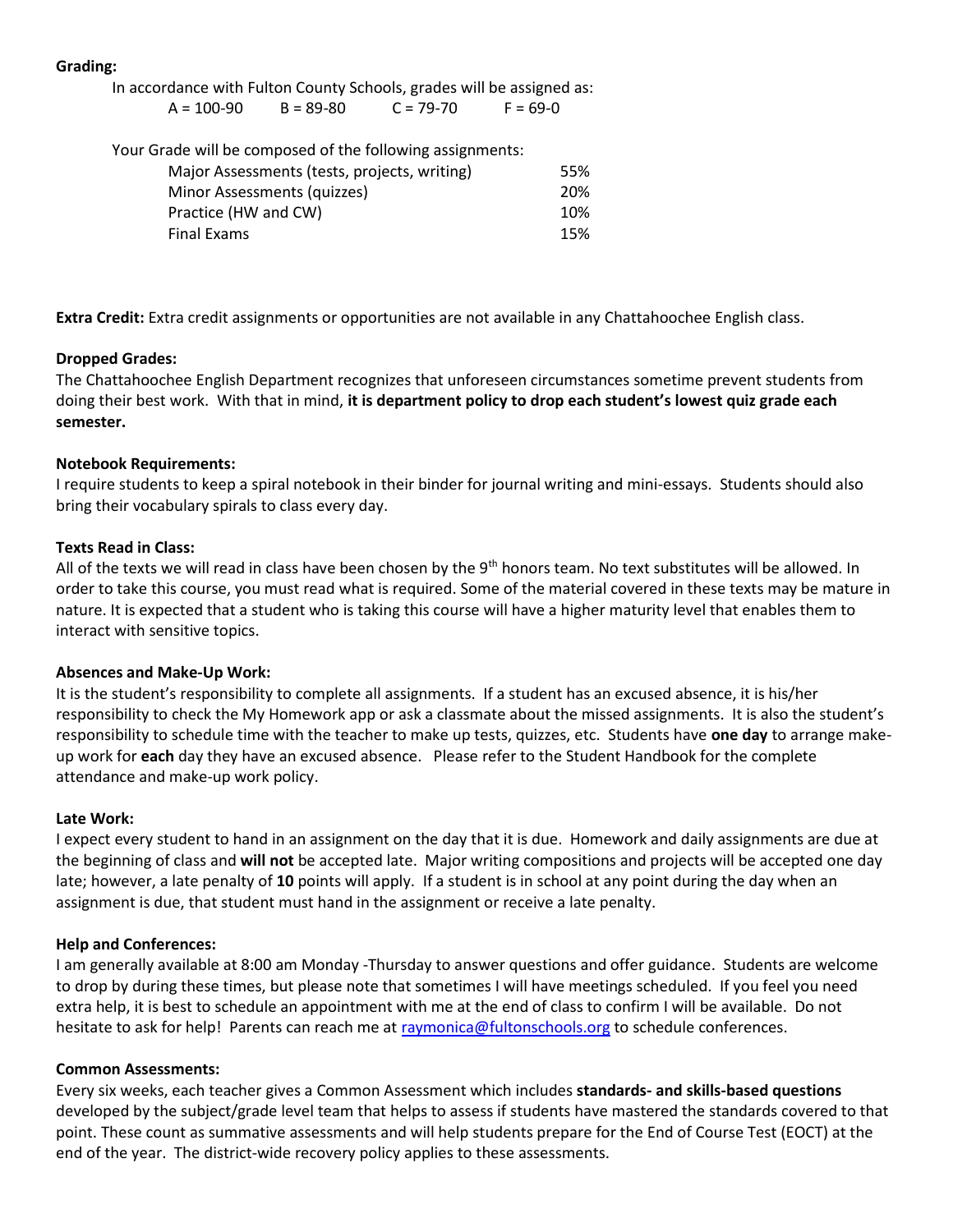#### **Remediation of Essays:**

The English department wants to make sure that students have the opportunity to meet the writing standards of the course. Toward that end, most essay assignments which fail to demonstrate mastery of these standards are eligible to be re-written according to the following guidelines:

A student who receives below a 79% based on the merits of the paper (not simply grammatical mistakes) will have the opportunity to revise and resubmit the paper. If a student wishes remediation, they must schedule a conference with the teacher within a week of receiving their paper back. During the conference, the teacher will identify one skill for the student to focus on for revising (grammar, quote integration, organization, internal transitions, etc.); the student can earn up to 10 points back for completing these directed revisions within the timeframe specified by the teacher. If the student is still dissatisfied with their paper, they can schedule additional conferences and work on revising other skills for up to another 10 pts. per skill. The maximum grade possible on a remediated paper is a 79%.

Papers which have had points deducted for not following the directions of the assignment (i.e., lack of revisions, no prewriting, being late, etc.) are eligible to be re-written; however, any such deductions will stand. For example, a late with a 20-point deduction can be remediated for a maximum score of 59.

#### **The "7 Deadly Sins":**

After consulting with members of the academic and business communities, the English department has identified seven specific grammatical errors (the "7 Deadly Sins") that reflect poorly on the author and diminish credibility with the reader. These seven errors are: Run on sentences or comma splices Sentence Fragments Pronoun agreement

Subject-verb agreement UNNECESSARY use of first person (I, we) or second person (YOU) in an essay Careless spelling errors (i, its/it's, there/they're/their, etc.) Incorrectly punctuating titles of complete works, selections

In an effort to emphasize the importance of these, we will deduct points for the first occurrence of each "sin" in the final draft of a process paper. The deductions will be implemented as follows:

9th grade -2 points  $10th - 3$  points  $11th - 4$  points 12th – 5 points

The total deductions for the "7 Deadly Sins" for a single process paper will not exceed 20 points. These deductions will be taken in addition to other writing criteria as outlined in the rubric.

#### **Recovery:**

#### *Fulton County:*

Board Policy states: All students will have one (1) opportunity every nine weeks to redo/retake one (1) major assignment/assessment. Eligibility for redo/retake is for students who receive a 79 or below on a specific major assignment/assessment. Students are eligible to earn a replacement grade on a redo/retake no higher than 79. Student redo/retakes must be completed before the next major assignment/assessment is given or five (5) school days before the end of the marking period if there is not another major assignment/assessment given. (Exceptions can be made for students who have excused absences during this five-day window.)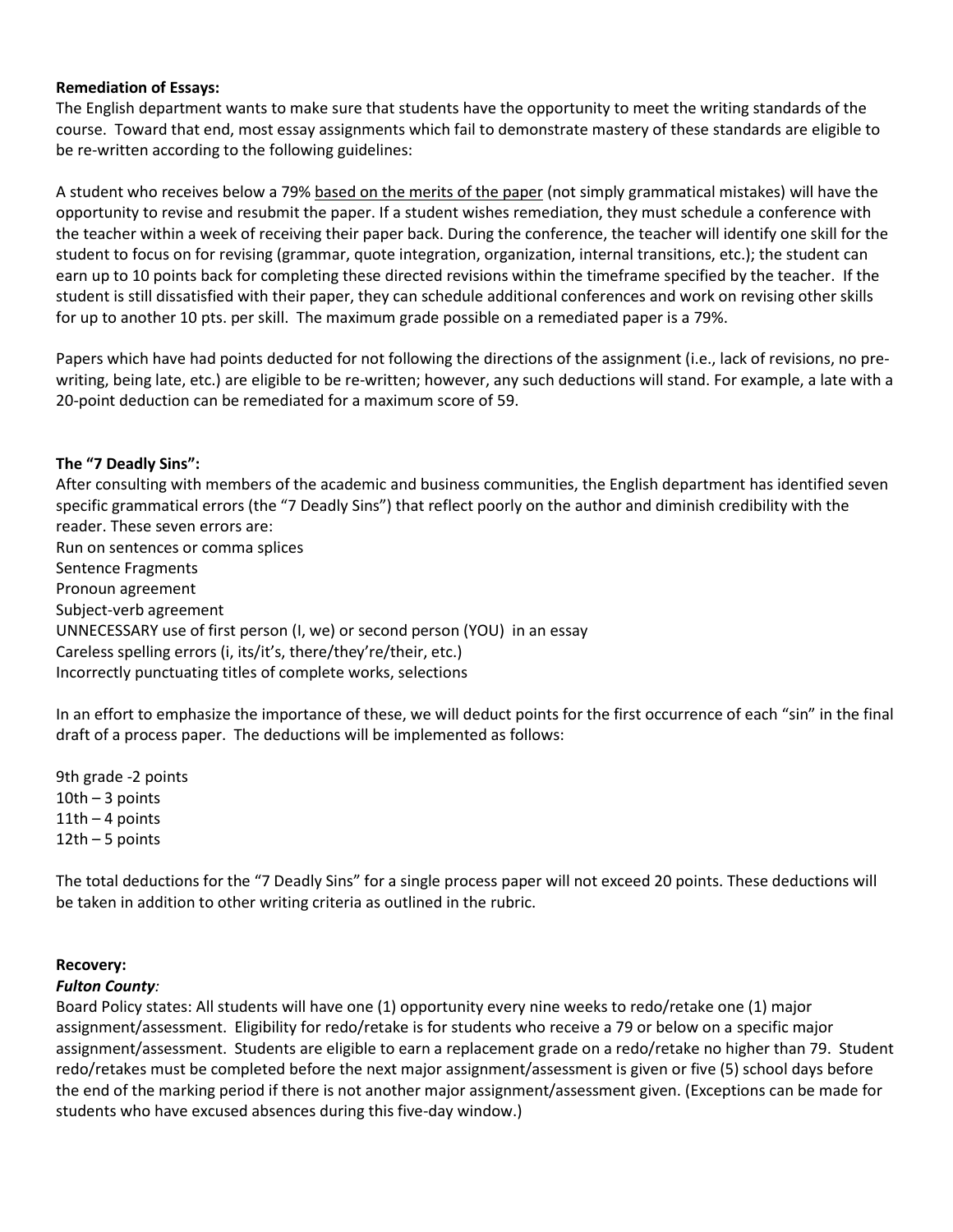# **CHS Tardy Policy:**

In all Chattahoochee classrooms, instruction occurs from bell to bell. If a student is not in class before the tardy bell rings, a Tardy Pass will be required in order to enter class. This policy is designed to encourage prompt arrival to class in order to minimize disturbances that occur when students arrive late. Tardies to class will be tracked by the Administration on *a weekly basis*, and they may result in disciplinary consequences as shown below. Excessive tardies to the same class over *the duration of the semester* may also initiate an administrator's response.

**Computer Network Policy:** Unauthorized intrusion of computer networks is a major disciplinary infraction. Students are prohibited from:

- 1. unauthorized/unsupervised use of the computer network;
- 2. shelling-out to network directories;
- 3. adding software packages of any kind to the network;
- 4. causing damage to the network environment

## **Internet Access Guidelines:**

Access to the Internet is available at CHS. It will be used only as a part of research in the academic area. We believe the Internet offers vast, diverse and unique resources to the community. Our goal in providing this service to you is to help promote educational excellence.

We at Chattahoochee H.S. firmly believe that the access to valuable information and interaction available on this worldwide network far outweighs the possibility that users may procure material inconsistent with the educational goals of Fulton County Board of Education. Internet access is coordinated through a complex association of government agencies, and regional and state networks. In addition, the smooth operation of the network relies upon the proper conduct of the end users who must adhere to strict guidelines. These guidelines are provided here so that you are aware of the responsibilities you have. In general this requires efficient, ethical and legal utilization of the network resources.

Statements and/or information provided by the Internet's World Wide Web do not necessarily reflect those views held by CHS. Any information you gather from various World Wide Web sites while you are using the Internet is your sole responsibility. This is also true for any damages incurred. This includes loss of data, nondeliveries, or service interruptions caused by the Internet or by your own error(s) or omission(s). Chattahoochee High School, Fulton County Board of Education accept no responsibility for accuracy and/or quality of information obtained through the use of its Internet services.

Additionally, vandalism will result in immediate cancellation of privileges, disciplinary action and may result in school suspension and/or criminal charges. Vandalism is defined as any malicious attempt to harm or destroy data of another user, Internet, or any of the above listed agencies or other networks that are connected to the Internet provider. This includes, but is not limited to, the uploading or creation of computer viruses. Moreover, you do not have permission to create "homepages," directories, or establish additional network addresses here at Chattahoochee High School.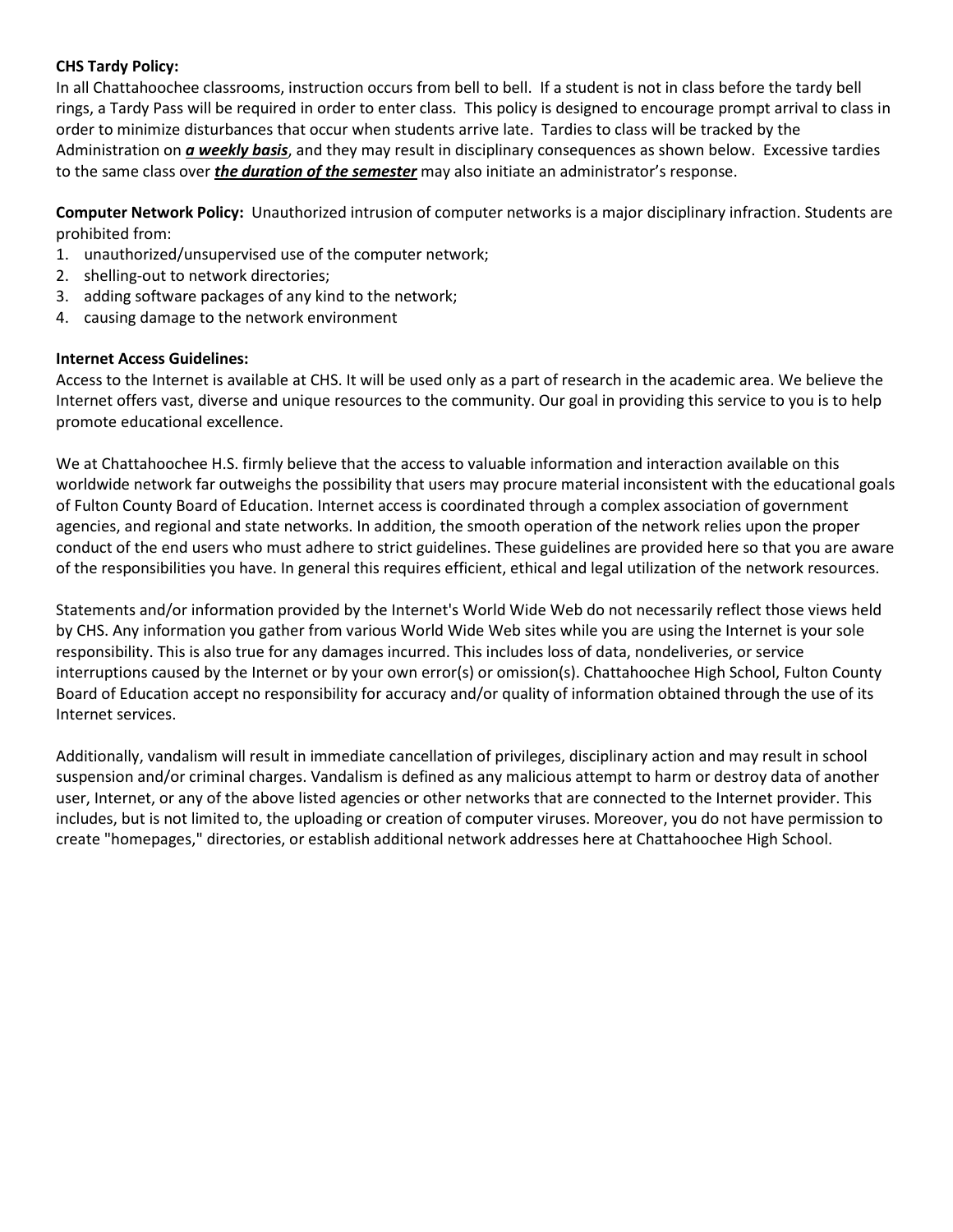## **Students: Please print these final two pages and return them to Dr. Ray.**

**Name: \_\_\_\_\_\_\_\_\_\_\_\_\_\_\_\_\_\_\_\_\_\_\_\_\_\_\_\_\_\_\_\_\_\_\_\_\_\_\_\_\_\_\_\_\_\_\_\_\_\_\_\_\_\_\_\_**

**Parents:** Please return this form through your son or daughter to me. Please contact me if you have any questions/concerns at raymonica@fultonschools.org.

# **\*CHS English Department Plagiarism Statement**

Plagiarism is the use of another's words or ideas and the presentation of them as though they are entirely one's own. Acts of plagiarism might include, but are not limited to:

- 1. Using words or ideas from a published source without proper documentation;
- 2. Using the work of another student (e. g. copying another student's homework, composition, or project);
- 3. Using excessive editing suggestions of another student, teacher, parent, or paid editor.

Plagiarism on any project or paper at Chattahoochee High School will result in a zero for the assignment and an Honor Code violation. Unless directly stipulated by the teacher, collaboration on written work is not acceptable. Students who willingly provide other students with access to their work are in violation of the Honor Code. Students guilty of cheating will receive a grade of "0" on the assignment or test. The assignment may not be made up (students with zeroes are not eligible for recovery). Additionally, an Honor Violation Form will be completed by the teacher and filed in the school office. Violations may be considered by faculty in making future recommendations. Membership in honor clubs could be jeopardized. Students receiving an Honor Code violation will be assigned to serve two (2) days of Saturday School for the first offense.

Upon teacher request, students may be required to email essays, research papers, or other written work to **turnitin.com**. The website checks the submission for plagiarism, provides a receipt for the student to give to the teacher, and reports to the teacher that the student's work was not copied from any source. Students will be trained on the use of turnitin.com in the first weeks of school. Students who do not have email access at home may use the computers in the media center.

## **Texts:**

Ninth Grade Prentice Hall Literature Textbook—replacement cost: \$87.97 Ninth Grade Prentice Hall Writing Coach—replacement cost: \$20.97 Supplementary novels—replacement cost \$15.00 paperback, \$20.00 hardback

Students are **financially responsible** for all books issued by CHS. Textbooks may not be left in classrooms, and teachers are not responsible for the whereabouts of your book. The copy which was issued must be turned in at the end of the course. You will not receive credit for turning in another student's book and may not turn in replacement books. The cost of replacement will be assessed to any student who fails to turn in the book s/he was issued or turns in a damaged book.

**Video Selections**: Below are *some* possible support films that may be used throughout the course of the school year. Any additional films rated PG or above will have prior approval by the principal.

*Romeo and Juliet* – 1968 Franco Zeffirelli (PG) for mature themes, brief nudity *Romeo and Juliet* – 1996 Baz Luhrmann (PG-13) for violence and mature themes *The Odyssey* (PG-13) for violence, some sensuality

**\_\_\_\_\_\_Yes, my child has my permission to view all of the films.**

**\_\_\_\_\_\_No, my child does not have permission to view the following film(s):**